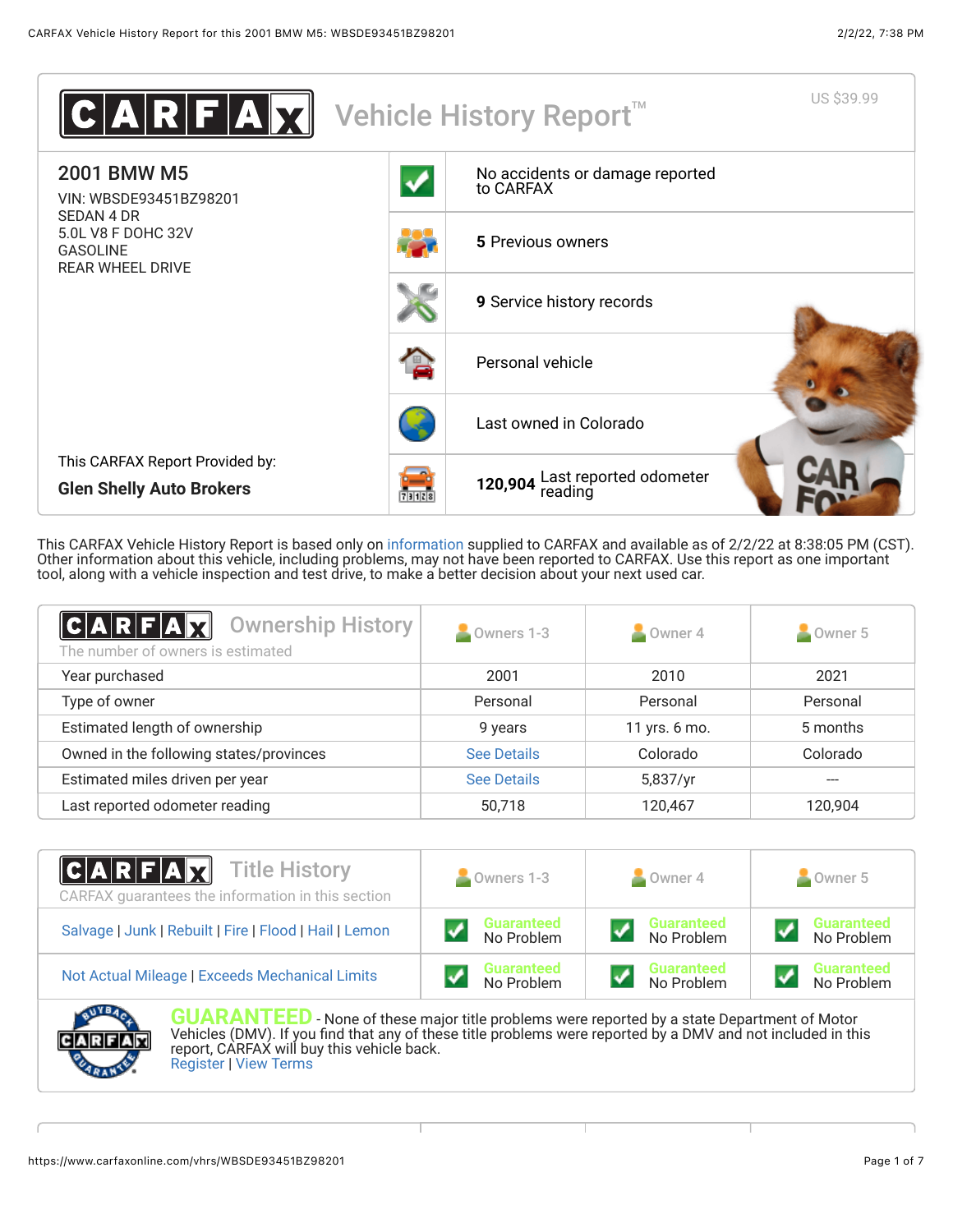<span id="page-1-0"></span>

| C A R F A X<br><b>Additional History</b><br>Not all accidents / issues are reported to CARFAX                                         | Owners 1-3             | Owner 4                                             | Owner 5                |
|---------------------------------------------------------------------------------------------------------------------------------------|------------------------|-----------------------------------------------------|------------------------|
| <b>Total Loss</b><br>No total loss reported to CARFAX.                                                                                | No Issues<br>Reported  | No Issues<br>Reported                               | No Issues<br>Reported  |
| <b>Structural Damage</b><br>No structural damage reported to CARFAX.                                                                  | No Issues<br>Reported  | No Issues<br>Reported                               | No Issues<br>Reported  |
| <b>Airbag Deployment</b><br>No airbag deployment reported to CARFAX.                                                                  | No Issues<br>Reported  | No Issues<br>$\boldsymbol{\mathcal{N}}$<br>Reported | No Issues<br>Reported  |
| <b>Odometer Check</b><br>No indication of an odometer rollback.                                                                       | No Issues<br>Indicated | No Issues<br>$\blacktriangledown$<br>Indicated      | No Issues<br>Indicated |
| <b>Accident / Damage</b><br>No accidents or damage reported to CARFAX.                                                                | No Issues<br>Reported  | No Issues<br>Reported                               | No Issues<br>Reported  |
| <b>Manufacturer Recall</b><br>No open recalls reported to CARFAX. Check with an<br>authorized <b>BMW</b> dealer for any open recalls. | No Recalls<br>Reported | No Recalls<br>Reported                              | No Recalls<br>Reported |

<span id="page-1-2"></span><span id="page-1-1"></span>

| Owner 1<br>Purchased:<br>2001 |                | Low mileage! This owner drove less than<br>the industry average of 15,000 miles per<br>year. |                                                                          | <b>Personal Vehicle</b><br>4,847 mi/yr     |
|-------------------------------|----------------|----------------------------------------------------------------------------------------------|--------------------------------------------------------------------------|--------------------------------------------|
| Date                          | <b>Mileage</b> | Source                                                                                       | <b>Comments</b>                                                          |                                            |
| 01/01/2001                    |                | <b>US Customs</b>                                                                            | Vehicle exported from<br>- Bahamas and imported to<br>- Port Hueneme, CA |                                            |
| 01/12/2001                    | 10             | California<br>Motor Vehicle Dept.<br>Fremont, CA                                             | <b>Odometer reading reported</b>                                         |                                            |
| 02/07/2001                    |                | California<br>Motor Vehicle Dept.<br>Fremont, CA                                             | Title issued or updated<br>- First owner reported                        | - Titled or registered as personal vehicle |
| 11/05/2002                    |                | Dealer Inventory<br>California                                                               | Vehicle sold                                                             |                                            |
| 11/08/2002                    | 8,487          | California<br><b>Inspection Station</b>                                                      | Passed emissions inspection                                              |                                            |
| Owner <sub>2</sub>            |                |                                                                                              |                                                                          | <b>Personal Vehicle</b>                    |
| Purchased:<br>2002            |                | Low mileage! This owner drove less than<br>the industry average of 15,000 miles per<br>year. |                                                                          | 4,643 mi/yr                                |
| Date                          | <b>Mileage</b> | Source                                                                                       | <b>Comments</b>                                                          |                                            |

https://www.carfaxonline.com/vhrs/WBSDE93451BZ98201 Page 2 of 7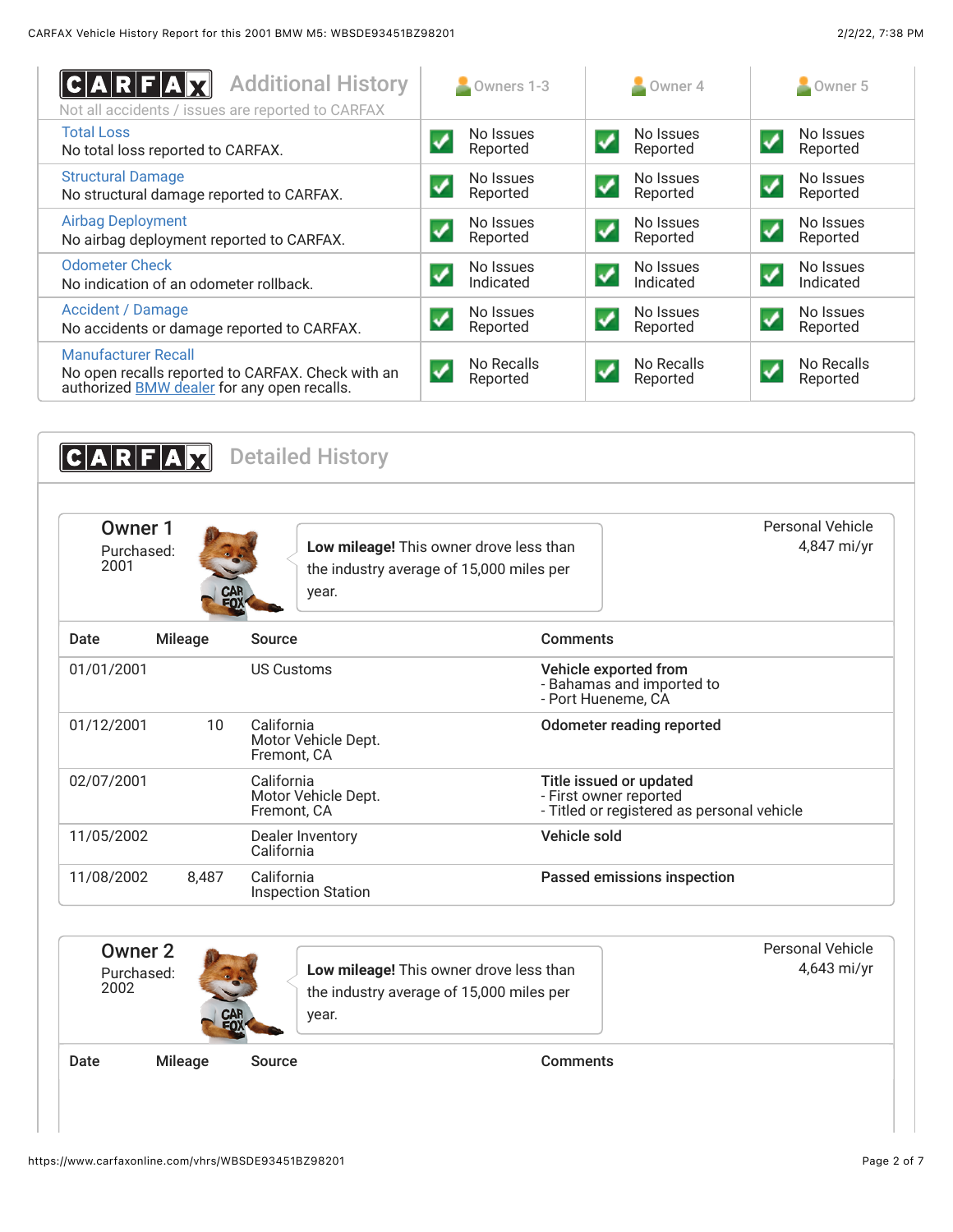| 11/15/2002         | 8,539           | California<br>Motor Vehicle Dept.<br>San Jose, CA                                                                                            | Title issued or updated<br>- New owner reported<br>- Loan or lien reported                                                                                                                 |
|--------------------|-----------------|----------------------------------------------------------------------------------------------------------------------------------------------|--------------------------------------------------------------------------------------------------------------------------------------------------------------------------------------------|
| 02/01/2007         | 29,417          | California<br><b>Inspection Station</b>                                                                                                      | Passed emissions inspection                                                                                                                                                                |
| 05/19/2007         | 29,481          | <b>Bill Pearce Motors</b><br>Reno, NV<br>775-826-2100<br>billpearcemotors.com<br>4.7 / 5.0<br>158 Verified Reviews<br>253 Customer Favorites | C Vehicle serviced<br>- Electrical system checked<br>- Engine checked                                                                                                                      |
| 11/16/2007         |                 | California<br>Motor Vehicle Dept.<br>San Francisco, CA                                                                                       | Title issued or updated<br>- Loan or lien released<br>- Registration updated when owner moved the<br>vehicle to a new location                                                             |
| Owner <sub>3</sub> | Purchased: 2008 |                                                                                                                                              | <b>Personal Vehicle</b>                                                                                                                                                                    |
| Date               | <b>Mileage</b>  | <b>Source</b>                                                                                                                                | <b>Comments</b>                                                                                                                                                                            |
| 11/23/2008         | 43,926          | Colorado<br>Motor Vehicle Dept.                                                                                                              | Vehicle purchase reported                                                                                                                                                                  |
| 04/27/2009         | 45,283          | Colorado<br><b>Inspection Station</b>                                                                                                        | Passed emissions inspection                                                                                                                                                                |
| 04/27/2009         |                 | Colorado<br>Motor Vehicle Dept.<br>Boulder, CO<br>Title #830997                                                                              | Title or registration issued<br>- New owner reported                                                                                                                                       |
| 05/01/2009         | 45,445          | Gebhardt Imports<br>Boulder, CO<br>303-996-6000<br>gebauto.com<br>4.5 / 5.0<br>23 Verified Reviews                                           | C Vehicle serviced<br>- Exterior trim checked<br>- Tail light bulb(s) replaced<br>- Oil and filter changed<br>- Cabin air filter replaced/cleaned<br>- Tire condition and pressure checked |
| 08/10/2009         | 49,078          | Gebhardt Imports<br>Boulder, CO<br>303-996-6000<br>gebauto.com<br>4.5 / 5.0<br>23 Verified Reviews                                           | Vehicle serviced<br>The Drivability/performance checked                                                                                                                                    |
| 10/15/2009         | 50,718          | Gebhardt Imports<br>Boulder, CO<br>303-996-6000<br>gebauto.com<br>4.5 / 5.0<br>23 Verified Reviews                                           | Vehicle serviced<br>Engine/powertrain computer/module checked                                                                                                                              |
| 01/25/2010         |                 | Colorado<br>Motor Vehicle Dept.<br>Boulder, CO<br>Title #07P830997                                                                           | Title issued or updated<br>- Duplicate title issued                                                                                                                                        |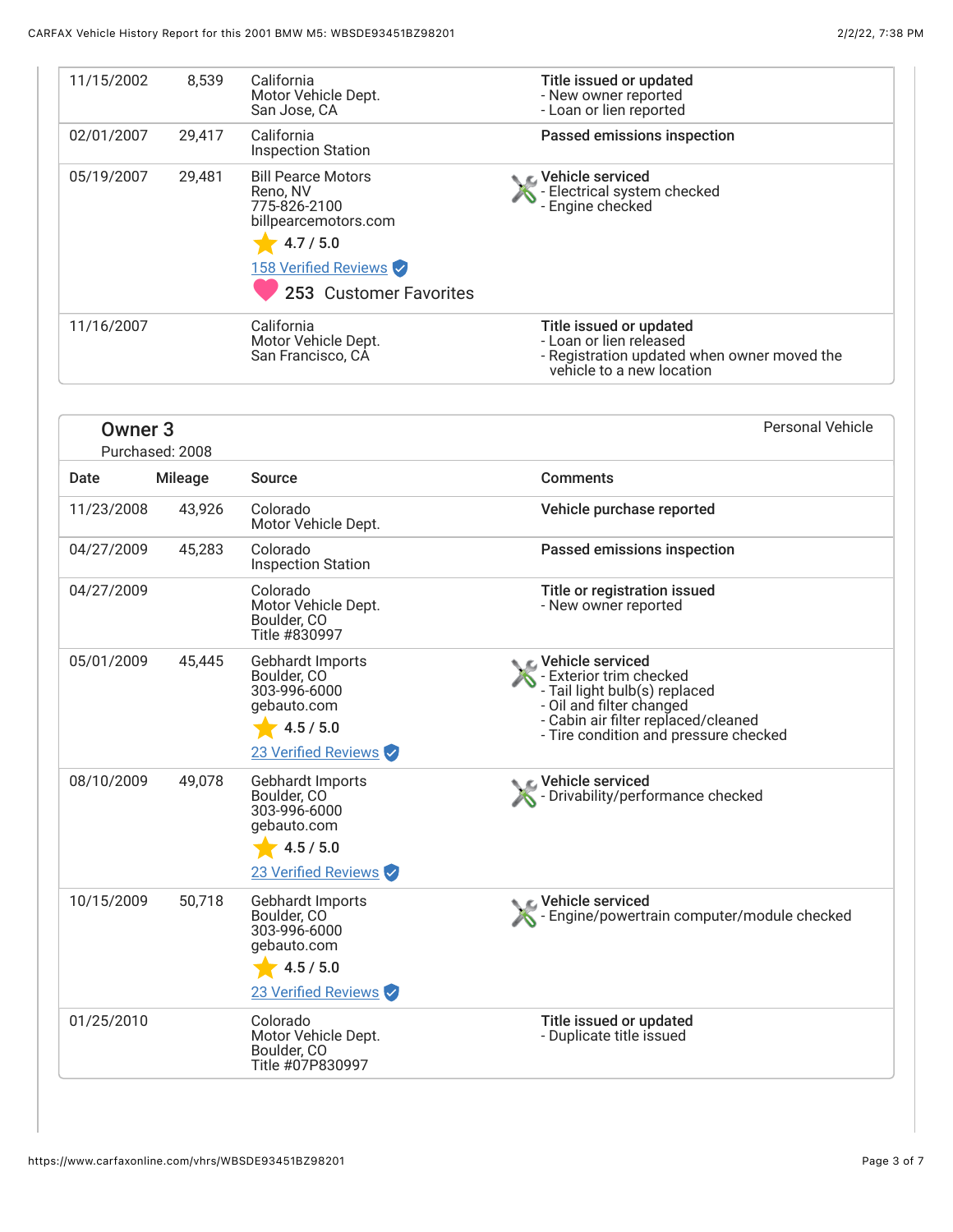| Owner <sub>4</sub><br>Purchased:<br>2010 |                | year.                                                               | Low mileage! This owner drove less than<br>the industry average of 15,000 miles per | Personal Vehicle<br>5,837 mi/yr |
|------------------------------------------|----------------|---------------------------------------------------------------------|-------------------------------------------------------------------------------------|---------------------------------|
| Date                                     | <b>Mileage</b> | <b>Source</b>                                                       | <b>Comments</b>                                                                     |                                 |
| 02/05/2010                               | 53,076         | Colorado<br>Motor Vehicle Dept.                                     | Vehicle purchase reported                                                           |                                 |
| 02/11/2010                               | 53,132         | Colorado<br><b>Inspection Station</b>                               | Passed emissions inspection                                                         |                                 |
| 02/11/2010                               |                | Colorado<br>Motor Vehicle Dept.<br>Brighton, CO<br>Title #12R786178 | Title or registration issued<br>- New owner reported                                |                                 |
| 03/09/2011                               |                | Colorado<br>Motor Vehicle Dept.<br>Brighton, CO<br>Title #12R786178 | Registration issued or renewed                                                      |                                 |
| 09/20/2011                               |                | <b>Service Facility</b><br>Brighton, CO                             | Vehicle serviced<br>- Windshield repaired                                           |                                 |
| 02/22/2012                               | 79,086         | Colorado<br><b>Inspection Station</b>                               | Passed emissions inspection                                                         |                                 |
| 02/24/2012                               |                | Colorado<br>Motor Vehicle Dept.<br>Brighton, CO<br>Title #12R786178 | Registration issued or renewed                                                      |                                 |
| 03/05/2013                               |                | Colorado<br>Motor Vehicle Dept.<br>Brighton, CO<br>Title #12R786178 | Registration issued or renewed                                                      |                                 |
| 11/20/2013                               | 88,314         | Colorado<br><b>Inspection Station</b>                               | Passed emissions inspection                                                         |                                 |
| 11/21/2013                               |                | Colorado<br>Motor Vehicle Dept.<br>Brighton, CO<br>Title #12R786178 | Registration issued or renewed                                                      |                                 |
| 03/06/2014                               |                | Colorado<br>Motor Vehicle Dept.<br>Brighton, CO<br>Title #12R786178 | Registration issued or renewed                                                      |                                 |
| 01/26/2015                               |                | Colorado<br>Motor Vehicle Dept.<br>Brighton, CO<br>Title #12R786178 | Registration issued or renewed                                                      |                                 |
| 01/22/2016                               | 100,512        | Colorado<br><b>Inspection Station</b>                               | Passed emissions inspection                                                         |                                 |
| 01/25/2016                               |                | Colorado<br>Motor Vehicle Dept.<br>Brighton, CO<br>Title #12R786178 | Registration issued or renewed                                                      |                                 |
| 01/25/2017                               |                | Colorado<br>Motor Vehicle Dept.<br>Brighton, CO<br>Title #12R786178 | Registration issued or renewed                                                      |                                 |

I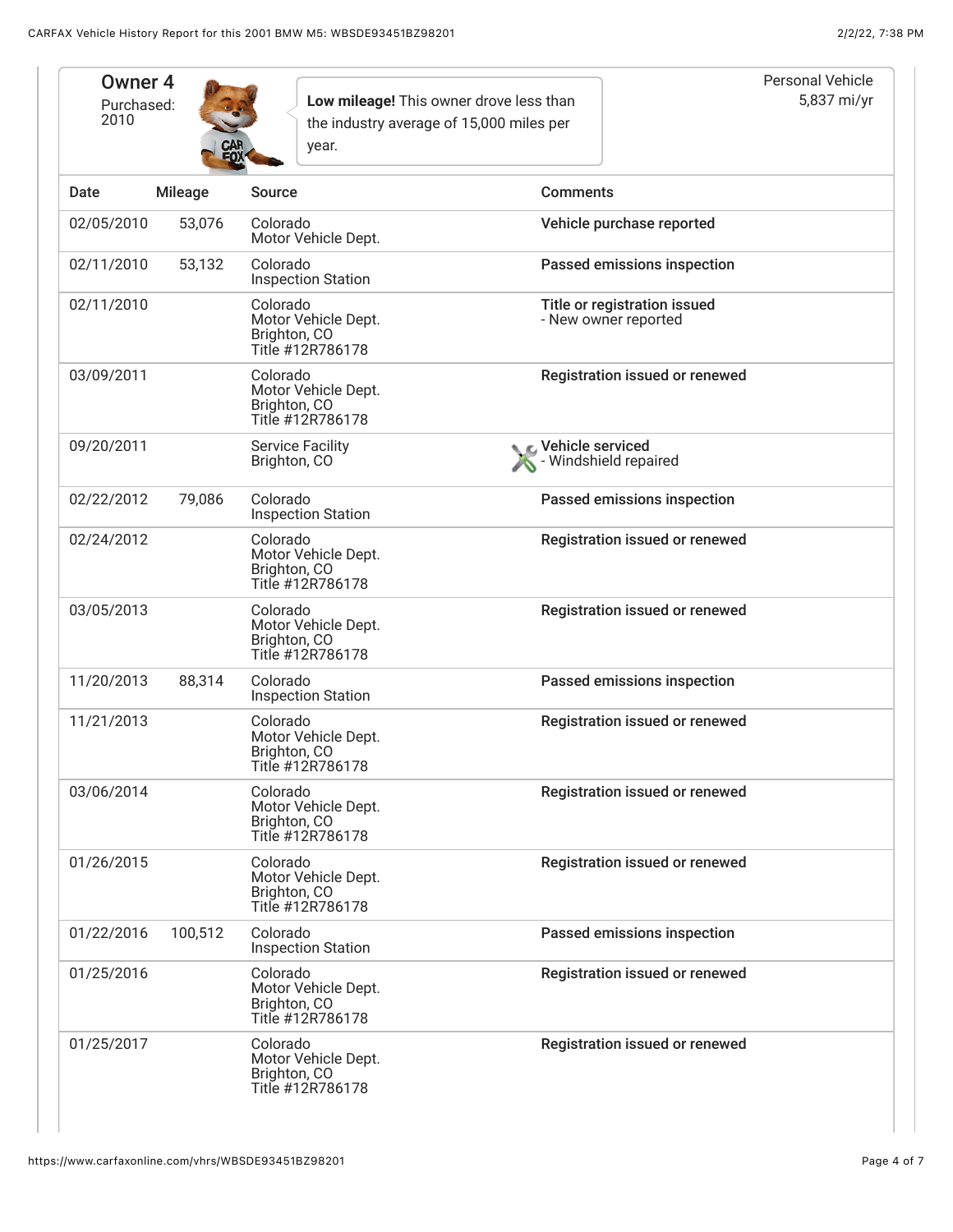| 02/27/2018 | 109,515 | Colorado<br><b>Inspection Station</b>                                                                         | Passed emissions inspection                                      |
|------------|---------|---------------------------------------------------------------------------------------------------------------|------------------------------------------------------------------|
| 03/02/2018 |         | Colorado<br>Motor Vehicle Dept.<br>Brighton, CO<br>Title #12R786178                                           | Registration issued or renewed<br>- Title or registration issued |
| 09/14/2018 | 111,685 | Gebhardt Volkswagen<br>Boulder, CO<br>303-444-1644<br>bouldervw.com<br>4.6 / 5.0<br>37 Verified Reviews       | C Vehicle serviced                                               |
| 01/17/2019 |         | Colorado<br>Motor Vehicle Dept.<br>Brighton, CO<br>Title #12R786178                                           | Title or registration issued                                     |
| 01/14/2020 | 115,317 | Colorado<br><b>Inspection Station</b>                                                                         | Passed emissions inspection                                      |
| 01/24/2020 |         | Colorado<br>Motor Vehicle Dept.<br>Brighton, CO<br>Title #12R786178                                           | Registration issued or renewed                                   |
| 03/10/2021 |         | Colorado<br>Motor Vehicle Dept.<br>Brighton, CO<br>Title #12R786178                                           | Registration issued or renewed                                   |
| 08/20/2021 | 120,467 | <b>BMW of Loveland</b><br>LOVELAND, CO<br>970-292-5200<br>bmwloveland.com<br>4.8 / 5.0<br>29 Verified Reviews | C Vehicle serviced                                               |

|            | Owner <sub>5</sub><br>Purchased: 2021 |                                                                                                               |                                                                                                       | <b>Personal Vehicle</b> |
|------------|---------------------------------------|---------------------------------------------------------------------------------------------------------------|-------------------------------------------------------------------------------------------------------|-------------------------|
| Date       | <b>Mileage</b>                        | Source                                                                                                        | <b>Comments</b>                                                                                       |                         |
| 08/23/2021 |                                       | Colorado<br>Motor Vehicle Dept.                                                                               | Vehicle purchase reported                                                                             |                         |
| 08/24/2021 |                                       | Colorado<br>Motor Vehicle Dept.<br>Windsor, CO<br>Title #005981929                                            | Title issued or updated<br>- New owner reported                                                       |                         |
| 09/09/2021 | 120,560                               | <b>BMW of Loveland</b><br>LOVELAND, CO<br>970-292-5200<br>bmwloveland.com<br>4.8 / 5.0<br>29 Verified Reviews | C Vehicle serviced<br>- Electrical system checked<br>- Brakes checked<br>- Antifreeze/coolant checked |                         |
| 09/28/2021 | 120,758                               | Colorado                                                                                                      | Passed emissions inspection                                                                           |                         |
|            |                                       | <b>Inspection Station</b>                                                                                     |                                                                                                       |                         |
| 09/30/2021 |                                       | Colorado<br>Motor Vehicle Dept.<br>Windsor, CO<br>Title #005981929                                            | Registration issued or renewed                                                                        |                         |